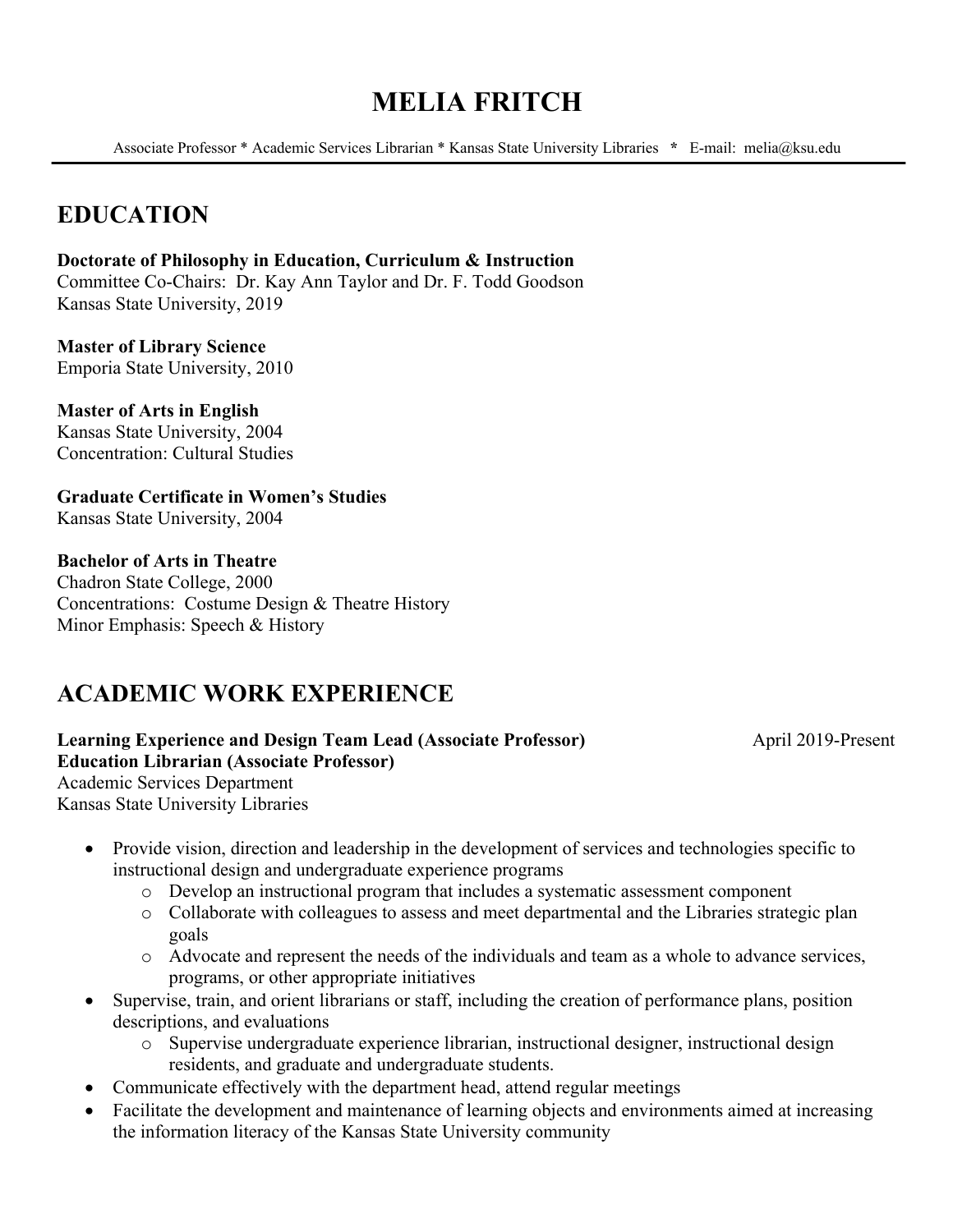- o Provide a variety of user-centered services for faculty and students including orientation to library resources, and specialized library instruction
- o Engage with programs and departments at K-State that are pursuing key initiatives in order to effectively integrate information literacy and library resources into educational environments
- o Create and maintain learning tools and environments, using a variety of media and formats in order to remove unnecessary frustration from the research process.
- Chair the LibGuides Team to ensure that the LibGuides platform is easy to navigate, current, and consistent; manage, evaluate, and create LibGuides; train colleagues on Writing for the Web standards
- Serve as Steering Committee member for the New Literacies Alliance (NLA) to provide guidance, direction, and work actively with members of NLA Working Group
	- o Support NLA by providing staff who will collaborate with Kansas, regional, and national university libraries to create a suite of online modules
- Engage with and develop collaborative working relationships with members of other units and departments at K-State Libraries and with University academic and administrative departments and research teams
	- o Collaborate within and outside of the Academic Services Department to consult, assist with, and create learning environments that meet the needs of both instructors and patrons

## **Librarian (Associate Professor)** August 2016-April 2019

Academic Services Department Kansas State University Libraries

- Provide services to patrons as member of Social Sciences/Education Team
	- o Consult with professors and instructors of courses to design library instruction session for their courses to integrate information literacy skills into course
	- o Teach library instruction sessions for undergraduate courses
	- o Collaborate with colleagues to design and teach library instruction sessions for courses
	- o Create online class guides for students to use for research assistance
	- o Meet with students in one-on-one consultations and conduct reference interviews
- Provide services at the Hale Library Help and through virtual (IM) reference service
- Manage, evaluate, and create LibGuides; train colleagues on Writing for the Web standards as member of the LibGuides Team
- Work with colleagues to integrate multicultural literacy into library instruction sessions, including researching and sharing information
- Work with Content Development colleagues to serve the College of Education faculty and students through the leadership of the Curriculum Materials and Juvenile Literature Collections
- Engage with K-State community by providing service to outreach events

## **Librarian (Assistant Professor) August 2010-July 2016**

Undergraduate & Community Serivices Department Kansas State University Libraries

- Supervise Undergraduate Specialists as Literacies, Design, and Instruction Team Co-Leader providing guidance, leadership, and mentorship within the Undergraduate and Community Services Department
- Coordinate the Dow Center for Multicultural & Community Studies to provide service to diverse population groups and provide multicultural resources and services to all patrons
- Provide services to patrons through library instruction: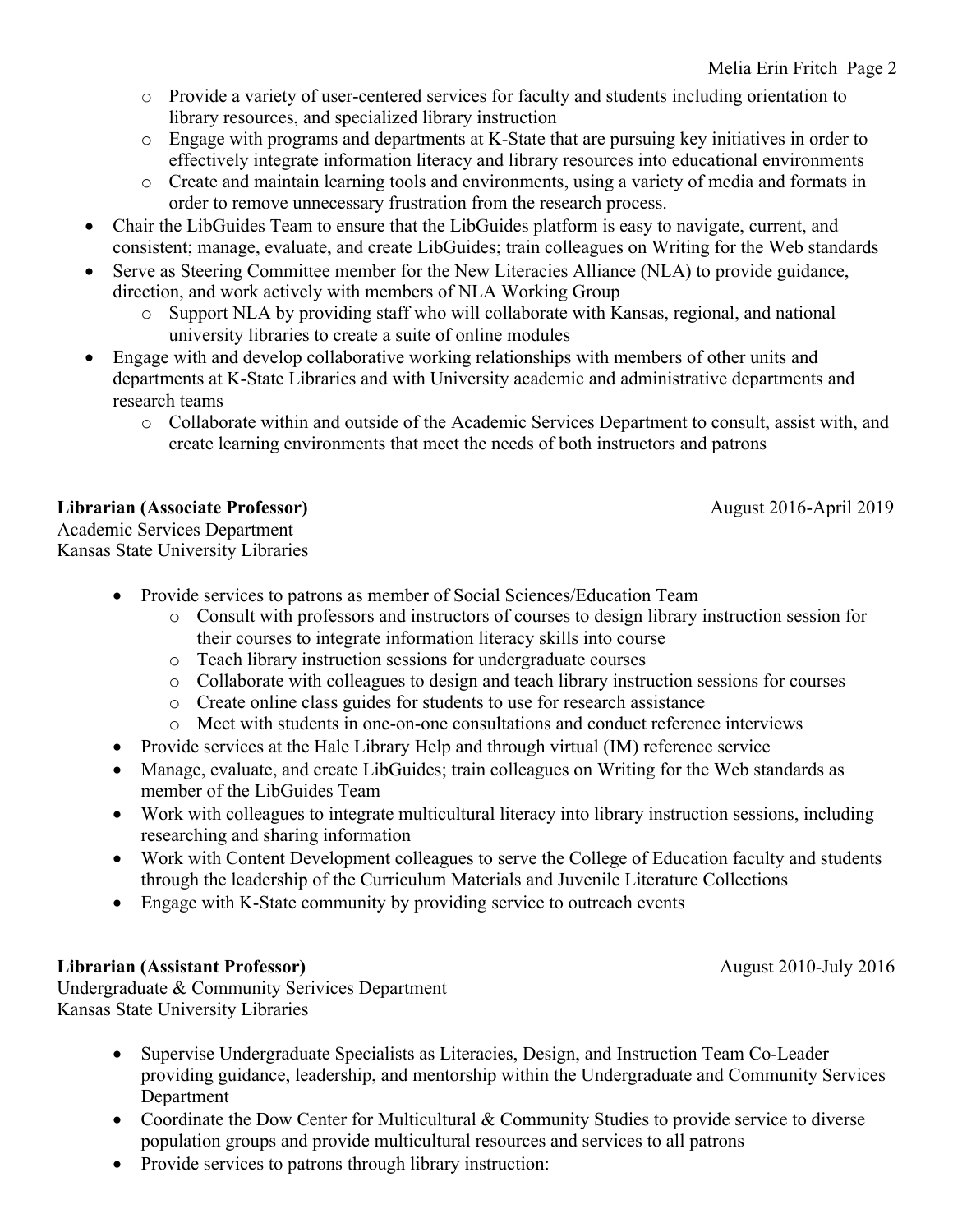- o Consult with professors and instructors of courses to design library instruction session for their courses to integrate information literacy skills into course
- o Teach library instruction sessions for undergraduate courses
- o Collaborate with colleagues to design and teach library instruction sessions for courses
- o Create online class guides for students to use for research assistance
- o Meet with students in one-on-one consultations and conduct reference interviews
- o Lead tours of Hale Library resources and services
- Provide services at the Hale Library Help and through virtual (IM) reference service
- Work with colleagues to integrate multicultural literacy into library instruction sessions, including researching and sharing information
- Work with Undergraduate and Community Services, Faculty & Graduate Services, and Content Development colleagues to serve the College of Education faculty and students through the leadership of the Education Matrix
- Engage with K-State community by providing service to outreach events

#### **Reference Generalist – General Reference** July 2006-August 2010 **Instructor/Tour Leader – Instruction**

Kansas State University Libraries

- Provide services at the Hale Library Help Desk :
	- o Work at the Help Desk and staff the virtual (IM) reference service approximately 30 hrs/wk including evenings and weekends
	- o Provide research information to students, faculty, and community members by conducting reference interviews both face-to-face and via virtual (IM) reference
	- o Provide Circulation and Reserves services to patrons
	- o Supervise on-duty student employees during evening and weekend shifts
	- o Assist in day-to-day management of the Library Help Desk
- Teach K-State Libraries Instruction courses to approximately 40 Public Speaking (SPCH 105/106) and approximately 60 Expository Writing (ENGL 100) students
- Lead tours of Hale Library resources and services for the K-State Libraries Instruction Unit's Basic Library Research classes
- Coordinate virtual (IM) reference training for K-State Libraries employees and maintain supporting policy and procedure documentation on the K-State Libraries wiki
- Engage with K-State community by writing articles for *ShortCuts*, contributing to the *Talking in the Library* blog, and updating K-State Libraries Twitter account

**Instructor** October 2004-December 2009

Kansas State University English Department

### **Courses Taught:**

- ENGL 417: Written Communication for the Workplace
- ENGL 320: The Short Story
- ENGL 251: Introduction to Literature
- ENGL 200: Expository Writing 2
- ENGL 100: Expository Writing 1
- Taught course material to approximately 20 students for each section (number of sections varied) o Planned and wrote lesson plans courses following English Department course policies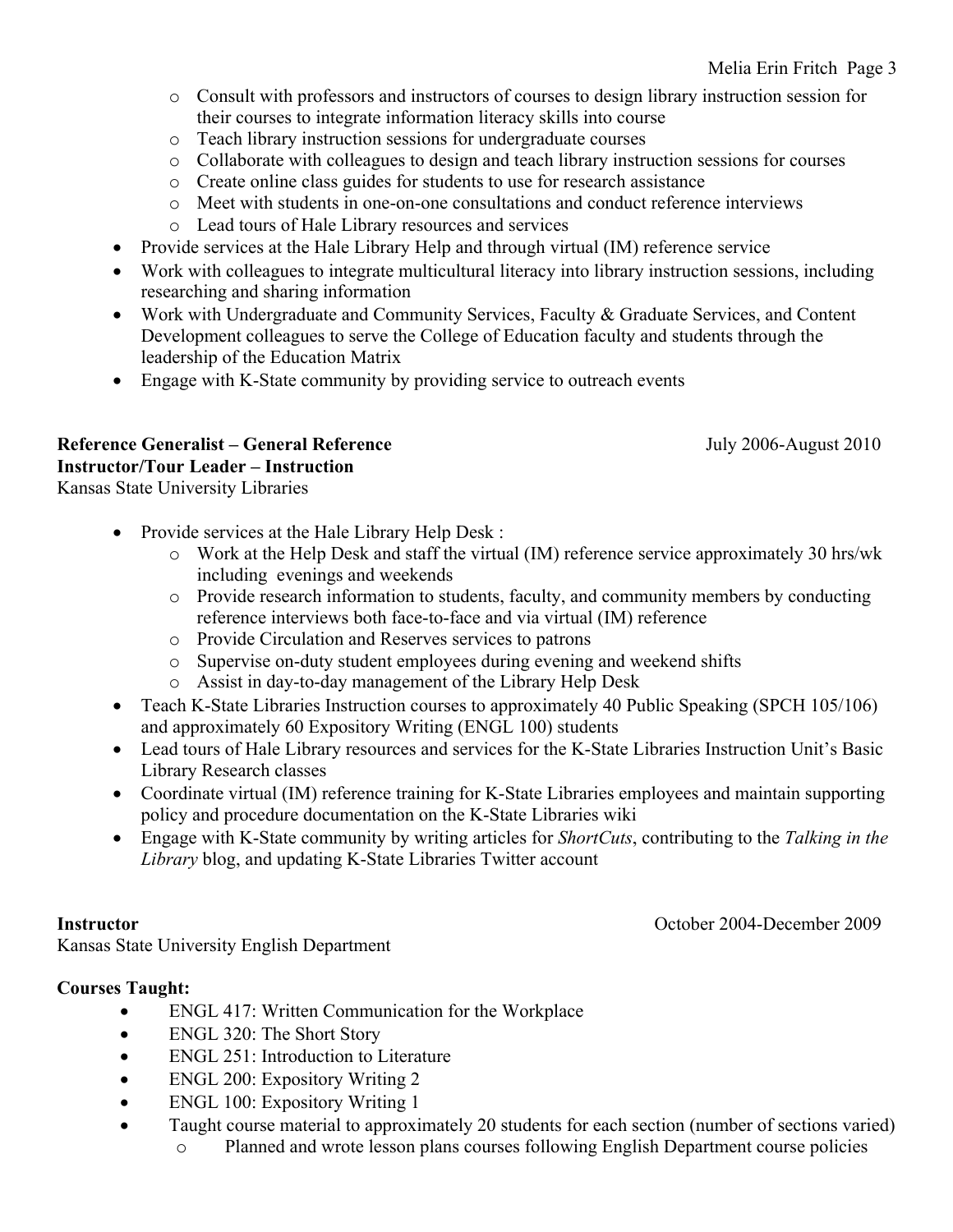### Melia Erin Fritch Page 4

- o Prepared assignment sheets for each assigned paper and/or test, quiz or other assignment
- o Created group discussions and student workshops for in-class activities
- o Held one-on-one instruction conferences with each student
- o Reviewed and commented on student paper drafts; graded student papers
- o Assigned class attendance, participation, and student grades

### **Student Supervisor – General Reference** June 2007-December 2008

Kansas State University Libraries

- Supervised eight student employees in General Reference at Hale Library
	- o Organized work schedules for each student employee to ensure both desk coverage and completion of daily and weekly tasks related to position
	- o Trained new student employees in department policies and procedures
	- o Designed and conducted ongoing training sessions
	- o Evaluated student employee performance and met with each employee to discuss goals
	- o Managed daily work tasks and activities at Reception/Information Desk
	- o Maintained open communication with student employees and General Reference Unit Coordinator

Kansas State University Women's Studies Department

### **Course Taught:**

- WOMST 105: Introduction to Women's Studies
- Taught course material to approximately 35 students for each section (number of sections varied)
	- o Planned and wrote lesson plans for each course following Women's Studies Department course policies
	- o Collaborated with faculty on developing global learning objectives for course
	- o Created group discussions and fostered student involvement in class
	- o Assisted students in development of critical analysis of ideas introduced in course
	- o Mentored students in application of course material to their own lives
	- o Graded student assignments and assigned attendance, participation, and grades

**Academic Tutor/Mentor** January 2003-August 2010

Kansas State University Intercollegiate Athletics

- Mentor approximately four student-athletes in organization and planning skills each spring, summer, and fall semesters
- Assist Academic Counselor in course management and weekly task planning
- Tutor student-athletes in English, Sociology, Speech, and History courses
- Teach research skills to student-athletes
- Coordinate with Graduate Assistant to conduct training sessions for new tutors during fall semester

**Instructor** August 2004-May 2006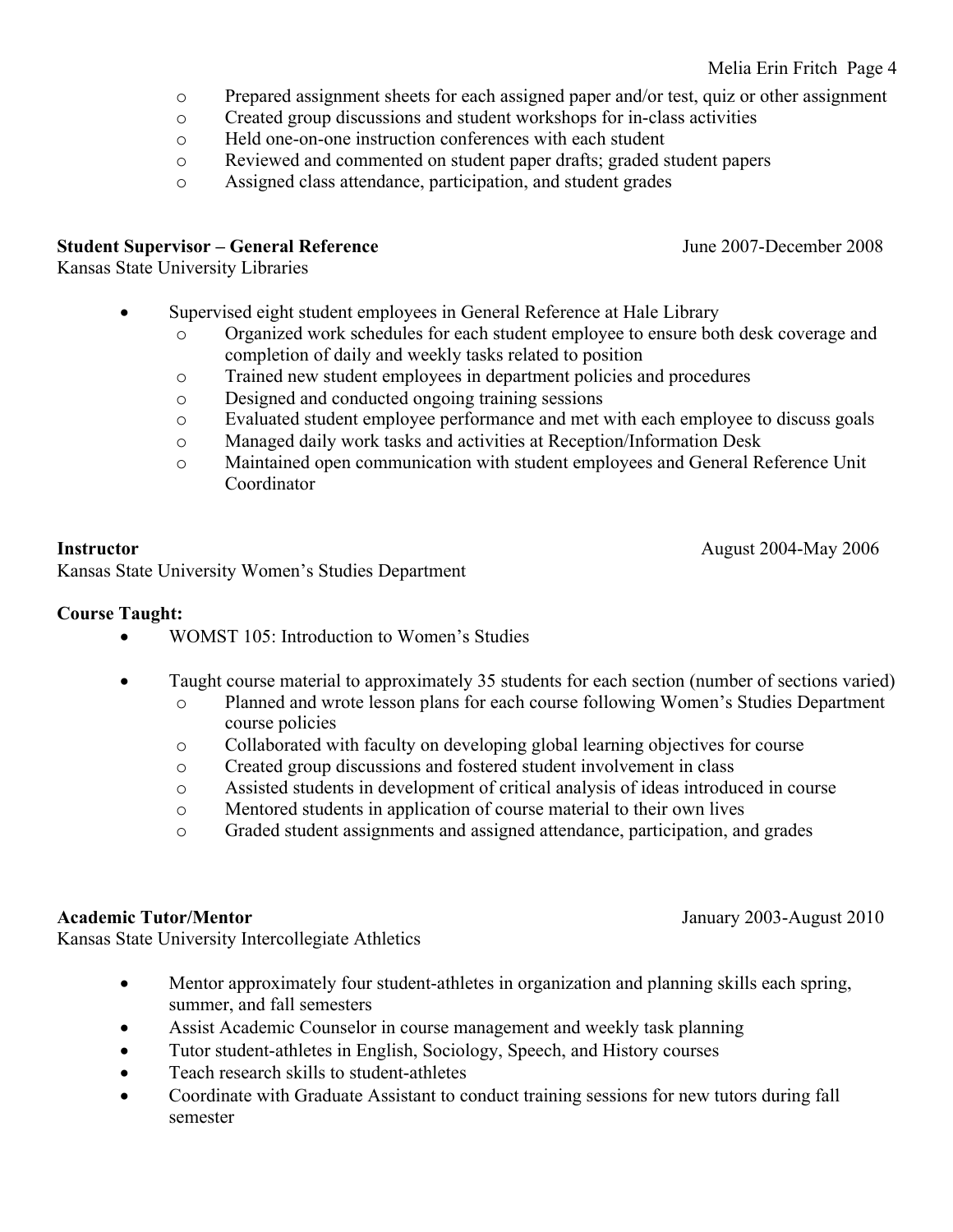# **INVITED PUBLICATIONS**

Coleman, J., Theiss-White, D., & Fritch, M.E. (2011). Social software for training and managing reference staff. *Indiana Libraries 30* (1), 40-48.

## **REFEREED PUBLICATIONS**

Fritch, M. (2018). Teaching as a Political Act: Critical Pedagogy in Library Instruction. *Educational Considerations*, *44*(1). https://doi.org/10.4148/0146-9282.1868

Pitts, J., Fritch, M. (2017). Flipping Out(ward): Changing the Instructional Model for Large-Enrollment Courses. *Creative Instructional Design: Practical Applications for Librarians*, 227-242.

Fritch, Melia, & Pitts, Joelle E. (2016). Adding Bite to the Bark: Using LibGuides2 Migration as Impetus to Introduce Strong Content Standards. *Journal of Electronic Resources Librarianship, 28*(3), 159-171.

Fritch, M.E., Coleman, J., & Bonella, L. (2014). Nothing is Permanent but Change: The Journey to Consolidation and Back. *College & Undergraduate Libraries 21* (1).

Fritch, E., Coleman, J., & Theiss-White, D. "We're never in the same room!": Using technology tools in the training and management of library staff and student employees. In F. Baudino & C. Ury (Eds.), *Brick and Click Libraries: an academic symposium, Friday, November 8, 2008.* Maryville, MO: Northwest Missouri State University.

## **PUBLICATIONS**

Theiss-White, D., Dale, J., Fritch, M.E., Bonella, L., & Coleman, J. (2009). IMing overload: Libraryh3lp to the rescue. *Library Hi Tech News 26* (1/2), 12-17.

# **BOOK REVIEWS**

Fritch, M. (2013). Enslaved women in America: An encyclopedia. *Reference & User Services Quarterly, 52*(3), 267.

Fritch, M.E. (2012). Encyclopedia of Women in Today's World – book review. *Reference and User Services 51* (4).

Fritch, M.E. (2011). Gender and Women's Leadership: A Reference Handbook – book review. *Reference and User Services 51* (1).

Fritch, M.E. (2009). Encyclopedia of Gender and Society – book review. *Reference and User Services Quarterly 49* (1).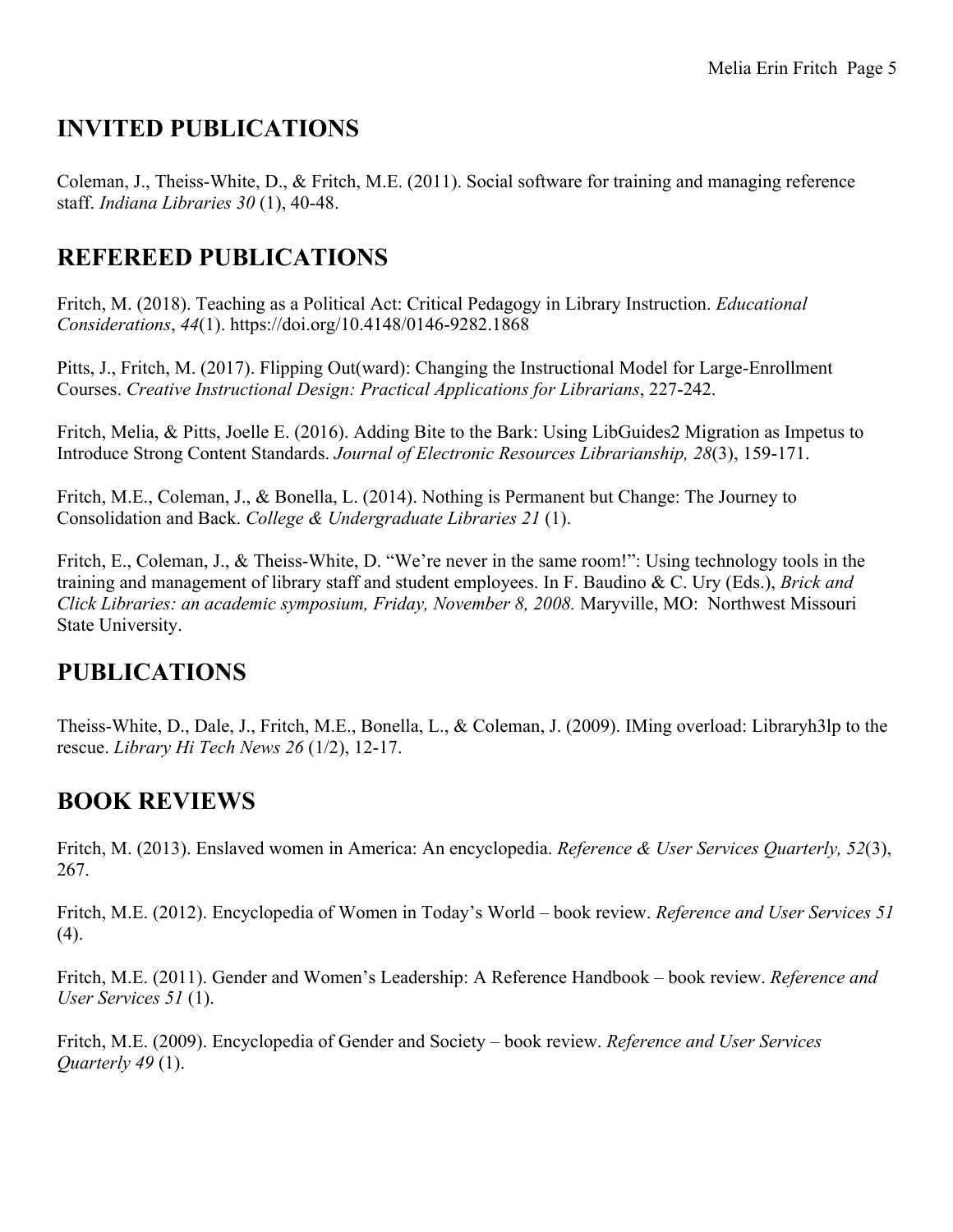# **INVITED PRESENTATIONS**

Fritch, M.E. (2013). *Research Rescue: Flipping Instruction for Scalability, Learning, Assessment, and Sanity* at the Greater Western Library Alliance's conference/workshop Librarians Partnering for Student Learning: Leadership, Practice, and Culture, Las Vegas, NV. Co-created with Joelle Pitts.

## **REFEREED PRESENTATIONS**

Fritch, M. & Pitts, J. (2015). *Cleaning House: Using the LibGuides 2 Migration to Clean Out the Old and Adopt the New.* Poster Presentation at the Annual American Library Association National Conference, San Francisco, CA.

Logan, C. & Fritch, M.E. (2014). *Co-Curricular Collaboration with Librarians*. Presentation at the Lilly Conference on College and University Teaching & Learning, Traverse City, MI.

Gonzalez, T., Smith, J., Valenzuela, N., & Fritch, M.E. (2014). *Viewpoint 360: Immigration*. Panel presentation for the inaugural event sponsored by the Dow Center for Multicultural and Community Studies. Kansas State University, Manhattan, KS.

Pitts, J., Fritch, M.E., Lenz, H. (2014). *An International Flipped Classroom: Meeting the Literacy Needs of International Students Through the English Program*. Presentation at the Colleague to Colleague Summer Institute on Distance Learning and Instructional Technology, Overland Park, KS. (did not attend presentation)

Jordan, S., Logan, C., & Fritch, M.E. (2013). *Integrating the Co-curricular Units into the Classroom* at the Institute for Student Learning Assessment. Kansas State University, Manhattan, KS.

Bourg, C., Engle, L., Fritch, M.E., Martin, C., & Sadler, B. (2013). *Gender in/and/of Academic Libraries*. Panel Presentation at the American Libraries Association National Conference, Chicago, IL.

Fritch, M.E. (2013). *History of Women Leaders*. Presentation for the K-State Sesquicentennial Brownbag Lunch and Lecture Series. Kansas State University, Manhattan, KS.

Fritch, M.E. (2013). *Leaving the Literary Canon: Incorporating Diversity in Library Instruction.* Poster session at the Association of College and Research Libraries National Conference, Indianapolis, IN.

Fritch, M.E. & White-Godinet, M. (2013). *Searching for the Truth: Linking Students to Library Resources through Online Instruction* at the Innovations in Teaching & Learning: Speakers, Thinkers, and Doers conference/workshop, Kansas State University, Manhattan, KS.

Lo, L., Beard, R., Ghouse, N., & Fritch, M. (2012). *Getting to Diversity: Developing a Substantive Professional Development Experience in Recruiting Underrepresented Groups to Librarianship*. Poster session at the Joint Conference of Librarians of Color, Kansas City, MO.

Fritch, M.E., Bonella, L., Coleman, J. (2011). "*Nothing is Permanent But Change": Redesigning the Help Desk (Again); or, The Journey to Consolidation and Back.* Poster session at the Association of College and Research Libraries National Conference, Philadelphia, PA.